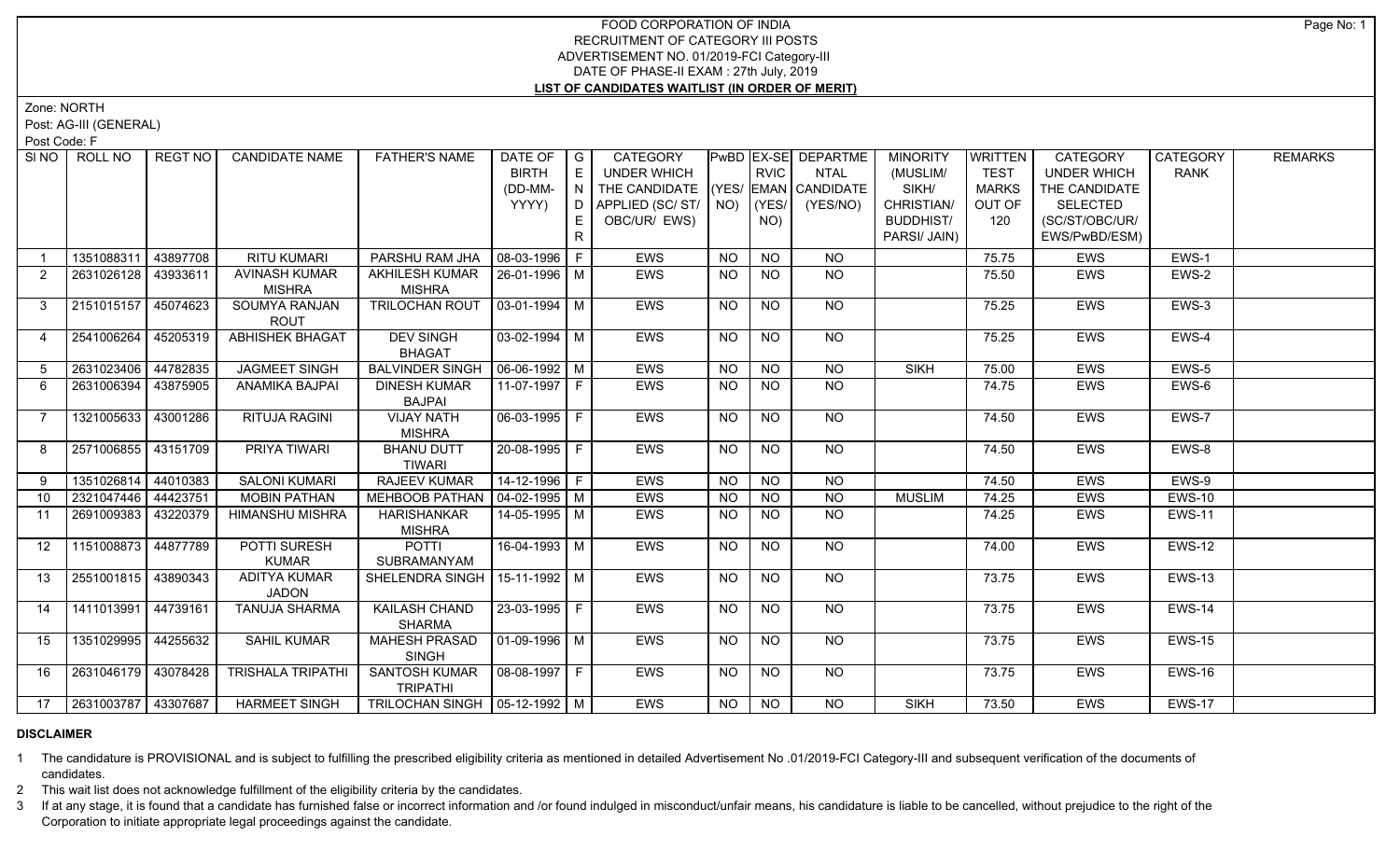# FOOD CORPORATION OF INDIA RECRUITMENT OF CATEGORY III POSTS ADVERTISEMENT NO. 01/2019-FCI Category-III DATE OF PHASE-II EXAM : 27th July, 2019 **LIST OF CANDIDATES WAITLIST (IN ORDER OF MERIT)**

Zone: NORTH

Post: AG-III (GENERAL)

Post Code: F

| SI <sub>NO</sub>  | ROLL NO             | <b>REGT NO</b> | <b>CANDIDATE NAME</b>   | <b>FATHER'S NAME</b>                  | DATE OF $ G $<br><b>BIRTH</b><br>(DD-MM-<br>YYYY) | E<br>IN.<br>E.<br>R | CATEGORY<br>UNDER WHICH<br>THE CANDIDATE (YES/ EMAN CANDIDATE<br>D APPLIED (SC/ ST/ NO)<br>OBC/UR/ EWS) |           | <b>RVIC</b><br>(YES/<br>NO) | PwBD EX-SE DEPARTME<br><b>NTAL</b><br>(YES/NO) | <b>MINORITY</b><br>(MUSLIM/<br>SIKH/<br>CHRISTIAN/<br><b>BUDDHIST/</b><br>PARSI/ JAIN) | <b>WRITTEN</b><br><b>TEST</b><br><b>MARKS</b><br>OUT OF<br>120 | CATEGORY<br><b>UNDER WHICH</b><br>THE CANDIDATE<br><b>SELECTED</b><br>(SC/ST/OBC/UR/<br>EWS/PwBD/ESM) | CATEGORY<br><b>RANK</b> | <b>REMARKS</b> |
|-------------------|---------------------|----------------|-------------------------|---------------------------------------|---------------------------------------------------|---------------------|---------------------------------------------------------------------------------------------------------|-----------|-----------------------------|------------------------------------------------|----------------------------------------------------------------------------------------|----------------------------------------------------------------|-------------------------------------------------------------------------------------------------------|-------------------------|----------------|
| 18                | 2621022697          | 43782122       | SAURABH SANYAL          | S K SANYAL                            | 13-01-1994 M                                      |                     | EWS                                                                                                     | <b>NO</b> | <b>NO</b>                   | <b>NO</b>                                      |                                                                                        | 73.50                                                          | EWS                                                                                                   | <b>EWS-18</b>           |                |
| 19                | 2321072217 45167933 |                | <b>AMIT MODI</b>        | PRAMOD KUMAR<br><b>MODI</b>           | $\sqrt{05-11-1994}$ M                             |                     | <b>EWS</b>                                                                                              | <b>NO</b> | NO                          | NO                                             |                                                                                        | 73.50                                                          | <b>EWS</b>                                                                                            | <b>EWS-19</b>           |                |
| 20                | 2301002241          | 44130947       | <b>ABHINAV GUPTA</b>    | <b>INDRA MAL GUPTA</b>                | $30-09-1996$ M                                    |                     | <b>EWS</b>                                                                                              | <b>NO</b> | <b>NO</b>                   | <b>NO</b>                                      |                                                                                        | 73.50                                                          | <b>EWS</b>                                                                                            | <b>EWS-20</b>           |                |
| 21                | 1541003212 43586162 |                | <b>MITTHAN LAL</b>      | <b>HIRA LAL</b>                       | $04 - 11 - 1992$ M                                |                     | EWS                                                                                                     | <b>NO</b> | NO.                         | <b>NO</b>                                      |                                                                                        | 73.25                                                          | <b>EWS</b>                                                                                            | <b>EWS-21</b>           |                |
| $22 \overline{ }$ | 2691006676 3348219  |                | <b>IRA SINGHAL</b>      | <b>RAJEEV KUMAR</b><br><b>GUPTA</b>   | 22-04-1995 F                                      |                     | <b>EWS</b>                                                                                              | <b>NO</b> | <b>NO</b>                   | <b>NO</b>                                      |                                                                                        | 73.00                                                          | <b>EWS</b>                                                                                            | <b>EWS-22</b>           |                |
| 23                | 1351005185 43370971 |                | PRAGYA                  | <b>GOPAL JHA</b>                      | $23 - 09 - 1995$ F                                |                     | EWS                                                                                                     | <b>NO</b> | <b>NO</b>                   | <b>NO</b>                                      |                                                                                        | 72.75                                                          | EWS                                                                                                   | EWS-23                  |                |
| 24                | 2341009512 44777323 |                | PAYAL AGRAWAL           | <b>GIRDHARI LAL</b><br><b>MANGAL</b>  | 10-08-1996 F                                      |                     | <b>EWS</b>                                                                                              | <b>NO</b> | NO                          | NO                                             |                                                                                        | 72.75                                                          | <b>EWS</b>                                                                                            | EWS-24                  |                |
| 25                | 2301012363 43109592 |                | <b>SRISHTI GUPTA</b>    | <b>SURYA KANT</b><br><b>GUPTA</b>     | $ 05-07-1997 F$                                   |                     | <b>EWS</b>                                                                                              | <b>NO</b> | <b>NO</b>                   | $N$ <sup>O</sup>                               |                                                                                        | 72.50                                                          | <b>EWS</b>                                                                                            | <b>EWS-25</b>           |                |
| 26                | 1411119284          | 43988401       | <b>ABHISHEK KUMAR</b>   | <b>PAWAN ROY</b>                      | $15-03-1996$ M                                    |                     | <b>EWS</b>                                                                                              | <b>NO</b> | <b>NO</b>                   | NO                                             |                                                                                        | 72.00                                                          | <b>EWS</b>                                                                                            | EWS-26                  |                |
| 27                | 1581008730 43205224 |                | <b>SAWAN KUMAR</b>      | <b>RAM PARSAD</b>                     | $\boxed{08-10-1994}$ M                            |                     | EWS                                                                                                     | <b>NO</b> | $N$ O                       | N <sub>O</sub>                                 |                                                                                        | 71.75                                                          | <b>EWS</b>                                                                                            | <b>EWS-27</b>           |                |
| 28                | 1411090897          | 43002983       | <b>ASHISH JADON</b>     | <b>DHARMENDRA PAL</b><br><b>SINGH</b> | 07-06-1998   M                                    |                     | <b>EWS</b>                                                                                              | <b>NO</b> | <b>NO</b>                   | <b>NO</b>                                      |                                                                                        | 71.75                                                          | EWS                                                                                                   | EWS-28                  |                |
| 29                | 2301009608 43018172 |                | <b>KIRTI GOYAL</b>      | <b>SUNIL KUMAR</b><br>GOYAL           | 17-05-1995 F                                      |                     | EWS                                                                                                     | <b>NO</b> | <b>NO</b>                   | NO                                             |                                                                                        | 71.50                                                          | <b>EWS</b>                                                                                            | EWS-29                  |                |
| 30                | 2231005200          | 44849076       | <b>ABHISHEK ASTHANA</b> | <b>ANIL ASTHANA</b>                   | $26 - 09 - 1996$ M                                |                     | EWS                                                                                                     | <b>NO</b> | <b>NO</b>                   | <b>NO</b>                                      |                                                                                        | 71.50                                                          | EWS                                                                                                   | <b>EWS-30</b>           |                |
| 31                | 1371000434 43061668 |                | <b>NAMISH GUPTA</b>     | PARJESH GUPTA                         | $24 - 01 - 1993$ M                                |                     | EWS                                                                                                     | <b>NO</b> | <b>NO</b>                   | <b>NO</b>                                      |                                                                                        | 71.25                                                          | EWS                                                                                                   | <b>EWS-31</b>           |                |
| 32                | 2541010545 44557035 |                | NIKHIL VARSHNEY         | <b>MANGAL SEN</b><br>VARSHNEY         | 05-07-1993 M                                      |                     | EWS                                                                                                     | <b>NO</b> | <b>NO</b>                   | <b>NO</b>                                      |                                                                                        | 71.25                                                          | EWS                                                                                                   | <b>EWS-32</b>           |                |
| 33                | 2631013144 43502211 |                | <b>ASHUTOSH DUBEY</b>   | <b>GHANSHYAM</b><br><b>DUBEY</b>      | 15-07-1993   M                                    |                     | EWS                                                                                                     | NO.       | <b>NO</b>                   | <b>NO</b>                                      |                                                                                        | 71.25                                                          | EWS                                                                                                   | <b>EWS-33</b>           |                |
| 34                | 1931007837 44347294 |                | <b>RICHA GOSWAMI</b>    | RAJENDRA KUMAR<br><b>GOSWAMI</b>      | $12-09-1995$ F                                    |                     | <b>EWS</b>                                                                                              | <b>NO</b> | $\overline{NO}$             | NO                                             |                                                                                        | 71.25                                                          | EWS                                                                                                   | EWS-34                  |                |
| 35                | 2541018236 43245402 |                | <b>DIKSHA SINGHAL</b>   | <b>MR RAVINDRA</b><br><b>KUMAR</b>    | 09-10-1995   F                                    |                     | EWS                                                                                                     | <b>NO</b> | NO.                         | NO.                                            |                                                                                        | 71.25                                                          | EWS                                                                                                   | <b>EWS-35</b>           |                |
| 36                | 1371004259 43793223 |                | MEGHA SHARMA            | <b>ARUN TIWARI</b>                    | $\boxed{06-11-1996}$ F                            |                     | <b>EWS</b>                                                                                              | NO        | NO                          | NO                                             |                                                                                        | 71.25                                                          | <b>EWS</b>                                                                                            | <b>EWS-36</b>           |                |

### **DISCLAIMER**

1 The candidature is PROVISIONAL and is subject to fulfilling the prescribed eligibility criteria as mentioned in detailed Advertisement No .01/2019-FCI Category-III and subsequent verification of the documents of candidates.

2 This wait list does not acknowledge fulfillment of the eligibility criteria by the candidates.

3 If at any stage, it is found that a candidate has furnished false or incorrect information and /or found indulged in misconduct/unfair means, his candidature is liable to be cancelled, without prejudice to the right of t Corporation to initiate appropriate legal proceedings against the candidate.

Page No: 2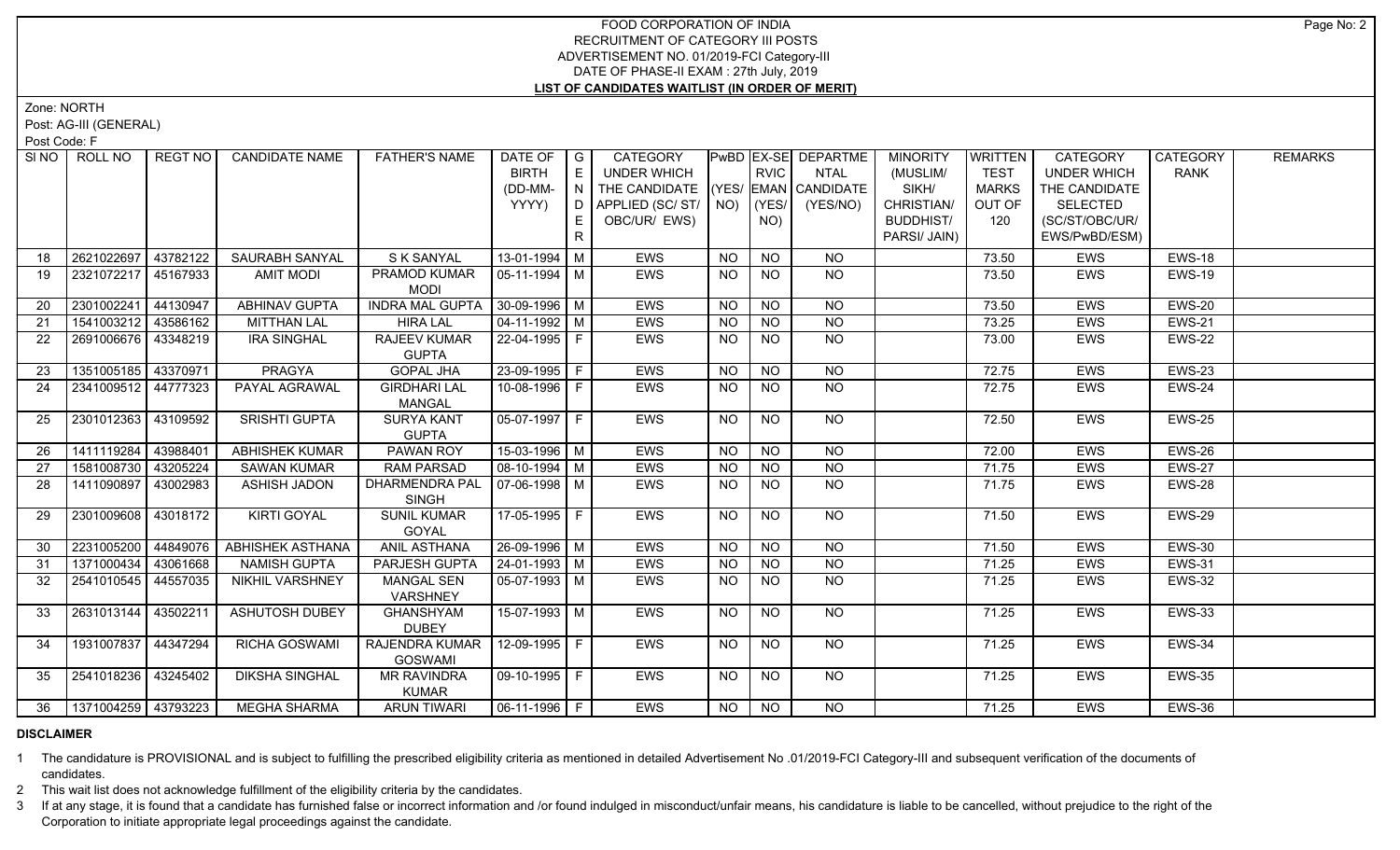# FOOD CORPORATION OF INDIA RECRUITMENT OF CATEGORY III POSTS ADVERTISEMENT NO. 01/2019-FCI Category-III DATE OF PHASE-II EXAM : 27th July, 2019 **LIST OF CANDIDATES WAITLIST (IN ORDER OF MERIT)**

Zone: NORTH

Post: AG-III (GENERAL)

Post Code: F

| SI NO | ROLL NO             | REGT NO  | <b>CANDIDATE NAME</b> | <b>FATHER'S NAME</b>  | DATE OF            | $\overline{\phantom{a}}$ G | CATEGORY                           |             |                 | PwBD EX-SE DEPARTME | <b>MINORITY</b>  | <b>WRITTEN</b> | CATEGORY           | CATEGORY      | <b>REMARKS</b> |
|-------|---------------------|----------|-----------------------|-----------------------|--------------------|----------------------------|------------------------------------|-------------|-----------------|---------------------|------------------|----------------|--------------------|---------------|----------------|
|       |                     |          |                       |                       | <b>BIRTH</b>       | E                          | <b>UNDER WHICH</b>                 |             | RVIC            | <b>NTAL</b>         | (MUSLIM/         | <b>TEST</b>    | <b>UNDER WHICH</b> | <b>RANK</b>   |                |
|       |                     |          |                       |                       | (DD-MM-            | N.                         | THE CANDIDATE (YES/ EMAN CANDIDATE |             |                 |                     | SIKH/            | <b>MARKS</b>   | THE CANDIDATE      |               |                |
|       |                     |          |                       |                       | YYYY)              | D                          | APPLIED (SC/ST/                    | $NO)$ (YES/ |                 | (YES/NO)            | CHRISTIAN/       | OUT OF         | <b>SELECTED</b>    |               |                |
|       |                     |          |                       |                       |                    | E.                         | OBC/UR/ EWS)                       |             | NO)             |                     | <b>BUDDHIST/</b> | 120            | (SC/ST/OBC/UR/     |               |                |
|       |                     |          |                       |                       |                    | R                          |                                    |             |                 |                     | PARSI/ JAIN)     |                | EWS/PwBD/ESM)      |               |                |
| 37    | 1351070843          | 43222546 | <b>VARSHA KUMARI</b>  | SHASHI MOHAN          | 10-06-1994         | F                          | EWS                                | <b>NO</b>   | <b>NO</b>       | <b>NO</b>           |                  | 70.75          | EWS                | <b>EWS-37</b> |                |
|       |                     |          |                       | PRASAD SINHA          |                    |                            |                                    |             |                 |                     |                  |                |                    |               |                |
| 38    | 2711006587          | 43733126 | <b>AYUSHI AGARWAL</b> | <b>VIJESH AGARWAL</b> | 21-11-1994 F       |                            | EWS                                | <b>NO</b>   | <b>NO</b>       | <b>NO</b>           |                  | 70.75          | EWS                | EWS-38        |                |
| 39    | 2591000985 43761621 |          | KHUSHBOO GAUR         | <b>VIRENDER</b>       | 20-05-1996 F       |                            | <b>EWS</b>                         | <b>NO</b>   | $\overline{NQ}$ | $\overline{NQ}$     |                  | 70.75          | <b>EWS</b>         | <b>EWS-39</b> |                |
|       |                     |          |                       | <b>SHARMA</b>         |                    |                            |                                    |             |                 |                     |                  |                |                    |               |                |
| 40    | 2621026058          | 45068995 | <b>JUHI SHARMA</b>    | <b>RAKESH SHARMA</b>  | $17-03-1995$ F     |                            | EWS                                | <b>NO</b>   | N <sub>O</sub>  | $\overline{NQ}$     |                  | 70.50          | <b>EWS</b>         | EWS-40        |                |
| 41    | 1351059748          | 43068964 | <b>DAYANAND KUMAR</b> | <b>BHAGWAN DAS</b>    | $12 - 12 - 1995$ M |                            | <b>EWS</b>                         | <b>NO</b>   | N <sub>O</sub>  | $\overline{NO}$     |                  | 70.50          | <b>EWS</b>         | <b>EWS-41</b> |                |
| 42    | 1621000718          | 44499753 | <b>VIVEK BHARTI</b>   | <b>BALDEV DAS</b>     | 21-04-1994 M       |                            | EWS                                | NO.         | <b>NO</b>       | $\overline{NQ}$     |                  | 70.25          | EWS                | EWS-42        |                |
|       |                     |          | <b>SHARMA</b>         |                       |                    |                            |                                    |             |                 |                     |                  |                |                    |               |                |
| 43    | 2221004795          | 44337890 | <b>ANKUSH BANSAL</b>  | <b>AMRIT PAL</b>      | 16-01-1996 M       |                            | EWS                                | <b>NO</b>   | N <sub>O</sub>  | N <sub>O</sub>      |                  | 70.25          | <b>EWS</b>         | <b>EWS-43</b> |                |
| 44    | 2691012226          | 43537577 | <b>KIRTI KANDWAL</b>  | <b>SURESH KANDWAI</b> | 20-10-1996 F       |                            | <b>EWS</b>                         | <b>NO</b>   | <b>NO</b>       | $\overline{NO}$     |                  | 70.25          | <b>EWS</b>         | EWS-44        |                |
| 45    | 1701001267 44154559 |          | KANAV SHARMA          | <b>RAM KRISHAN</b>    | 27-02-1998 M       |                            | EWS                                | <b>NO</b>   | <b>NO</b>       | N <sub>O</sub>      |                  | 70.25          | <b>EWS</b>         | EWS-45        |                |
|       |                     |          |                       | <b>SHARMA</b>         |                    |                            |                                    |             |                 |                     |                  |                |                    |               |                |
| 46    | 1411067769 45068448 |          | <b>SHASHANK SINGH</b> | <b>DAYA SHANKAR</b>   | 23-08-1992 M       |                            | <b>EWS</b>                         | <b>NO</b>   | N <sub>O</sub>  | $N$ O               |                  | 70.00          | <b>EWS</b>         | <b>EWS-46</b> |                |
|       |                     |          |                       | SINGH                 |                    |                            |                                    |             |                 |                     |                  |                |                    |               |                |
| 47    | 1411003297          | 43585936 | <b>SRISHTI</b>        | <b>NEPAL SINGH</b>    | 25-02-1993 F       |                            | <b>EWS</b>                         | <b>NO</b>   | <b>NO</b>       | N <sub>O</sub>      |                  | 70.00          | <b>EWS</b>         | EWS-47        |                |
| 48    | 1351017976 44021486 |          | <b>GIRDHAR MISHRA</b> | <b>ASHOK KUMAR</b>    | 11-03-1994 M       |                            | EWS                                | <b>NO</b>   | N <sub>O</sub>  | N <sub>O</sub>      |                  | 70.00          | <b>EWS</b>         | EWS-48        |                |
|       |                     |          |                       | <b>MISHRA</b>         |                    |                            |                                    |             |                 |                     |                  |                |                    |               |                |
| 49    | 1351021986 43476572 |          | <b>SAURAV KUMAR</b>   | <b>ARUN KUMAR</b>     | 28-04-1994 M       |                            | EWS                                | NO          | <b>NO</b>       | NO                  |                  | 70.00          | <b>EWS</b>         | EWS-49        |                |
|       |                     |          |                       | <b>SINGH</b>          |                    |                            |                                    |             |                 |                     |                  |                |                    |               |                |
| 50    | 1541003082 44494985 |          | <b>AKSHDEEP KAUR</b>  | AMARDEEP SINGH        | $09-10-1994$ F     |                            | EWS                                | <b>NO</b>   | $\overline{NO}$ | $\overline{NQ}$     | <b>SIKH</b>      | 70.00          | <b>EWS</b>         | <b>EWS-50</b> |                |
|       |                     |          | GILL                  | <b>GILL</b>           |                    |                            |                                    |             |                 |                     |                  |                |                    |               |                |
| 51    | 1431006438 43426393 |          | <b>SACHIN SHARMA</b>  | <b>LOKESH KUMAR</b>   | 29-07-1993 M       |                            | <b>EWS</b>                         | <b>NO</b>   | N <sub>O</sub>  | N <sub>O</sub>      |                  | 69.50          | <b>EWS</b>         | <b>EWS-51</b> |                |
|       |                     |          |                       | <b>SHARMA</b>         |                    |                            |                                    |             |                 |                     |                  |                |                    |               |                |
| 52    | 2681007836 44760385 |          | <b>ANAND RAI</b>      | <b>AJAY RAI</b>       | 26-08-1995 M       |                            | EWS                                | NO.         | <b>NO</b>       | <b>NO</b>           |                  | 69.50          | EWS                | <b>EWS-52</b> |                |
| 53    | 2321004632 43989701 |          | SHIKHA SINHA          | <b>ASHISHKUMAR</b>    | 25-06-1998 F       |                            | <b>EWS</b>                         | <b>NO</b>   | N <sub>O</sub>  | $N$ O               |                  | 69.50          | <b>EWS</b>         | <b>EWS-53</b> |                |
|       |                     |          |                       | <b>SINHA</b>          |                    |                            |                                    |             |                 |                     |                  |                |                    |               |                |
| 54    | 2321079114 43606275 |          | <b>EKTA SHARMA</b>    | <b>KRIPA SHANKAR</b>  | 26-01-1993 F       |                            | <b>EWS</b>                         | NO          | <b>NO</b>       | NO                  |                  | 69.25          | <b>EWS</b>         | <b>EWS-54</b> |                |
|       |                     |          |                       | <b>SHARMA</b>         |                    |                            |                                    |             |                 |                     |                  |                |                    |               |                |

### **DISCLAIMER**

1 The candidature is PROVISIONAL and is subject to fulfilling the prescribed eligibility criteria as mentioned in detailed Advertisement No .01/2019-FCI Category-III and subsequent verification of the documents of candidates.

2 This wait list does not acknowledge fulfillment of the eligibility criteria by the candidates.

3 If at any stage, it is found that a candidate has furnished false or incorrect information and /or found indulged in misconduct/unfair means, his candidature is liable to be cancelled, without prejudice to the right of t Corporation to initiate appropriate legal proceedings against the candidate.

Page No: 3